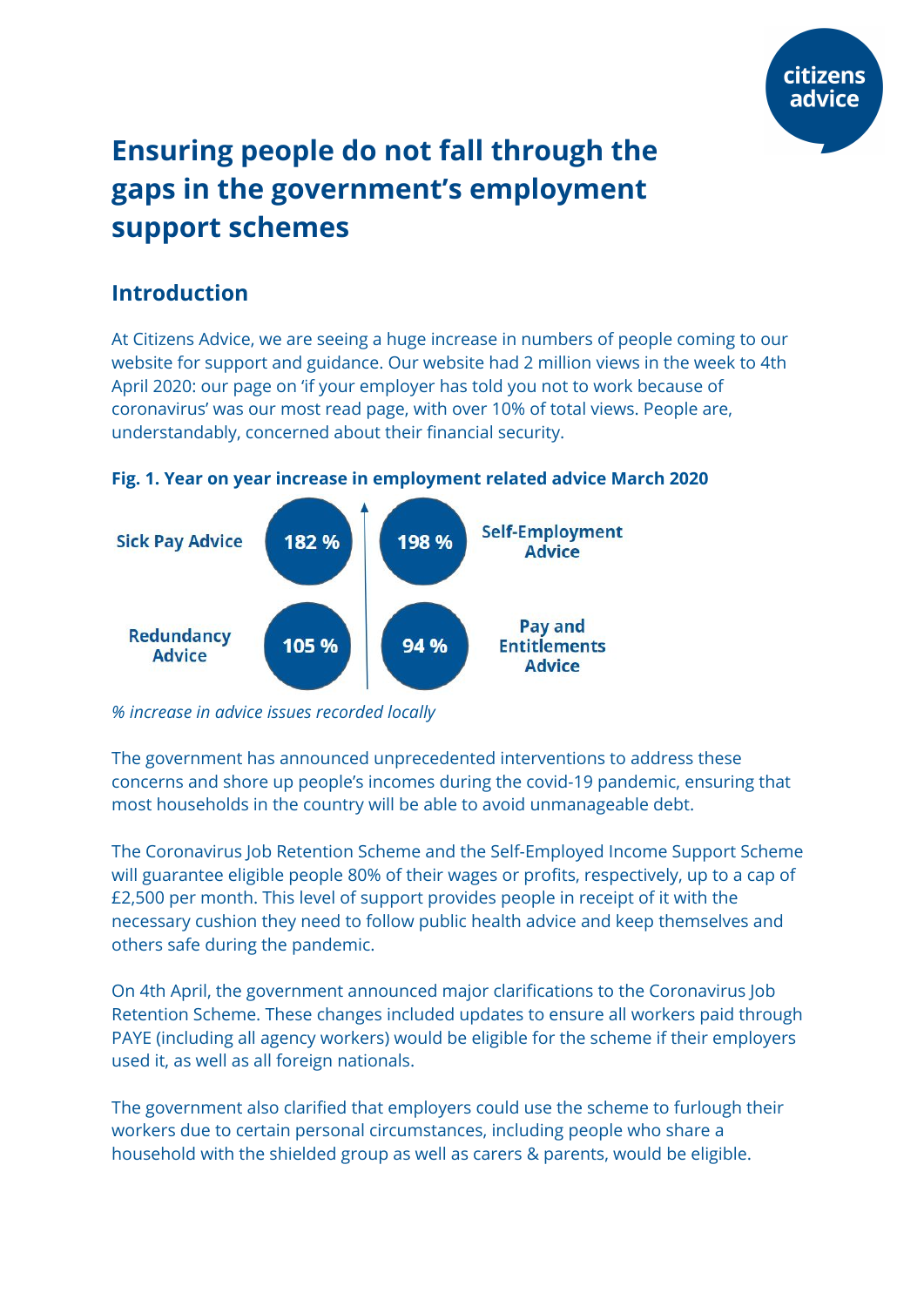These are all welcome extensions and clarifications of the scheme's existing generosity. In a fast changing situation, the data we are getting from our advisers suggests that further gaps in the existing package of support will need addressing.

#### **Figure 1: Summary of those protected by government schemes and those who are still at risk**



self-employment & these profits are less than £50k

#### **In summary, our main recommendations are that the government consider:**

- Making further changes to the Job Retention Scheme's guidance & rules for people in the shielded group or who need to stay at home with someone in the shielded group. This should:
	- a) Make clear (as for parents and carers) that the employer does not need to otherwise be making that person redundant in order to furlough them.
	- b) Give people in these groups, in effect, the right to be furloughed, if their work would otherwise require them to breach public health advice. This could be included as a change to the scheme's guidance.
- The government should clarify the scheme guidance to give employers the option of furloughing workers in the 'increased risk' group.
- The Self-Employed Income Support Scheme should be extended to people who have been self employed for less than a year. The government should also confirm it does not intend to add support from the scheme to the list of public funds, so that people without recourse to public funds are not excluded.

Beyond gaps in the existing system, one potential challenge on the horizon is employers making workers redundant and choosing not to put them on the scheme. The government may want to evaluate further contingencies, should the number of workers in this group be significant. We have identified two main contingency routes:

- Consider giving employers more incentives or obligations to use the scheme. This could include putting more pressure on firms to act, giving workers in certain situations the right to be furloughed or issuing guidance that makes it clear that if an employee is unreasonably refused access to the scheme the dismissal would be unfair.
- Consider temporarily enhancing our safety net further, both by widening eligibility to the benefits system and ensuring people have enough to make ends meet during this period. This could include relaxing the capital limit rules for claiming Universal Credit, turning advance payments into grants and reviewing the value of key components within Universal Credit like the Standard Allowance and the Local Housing Allowance.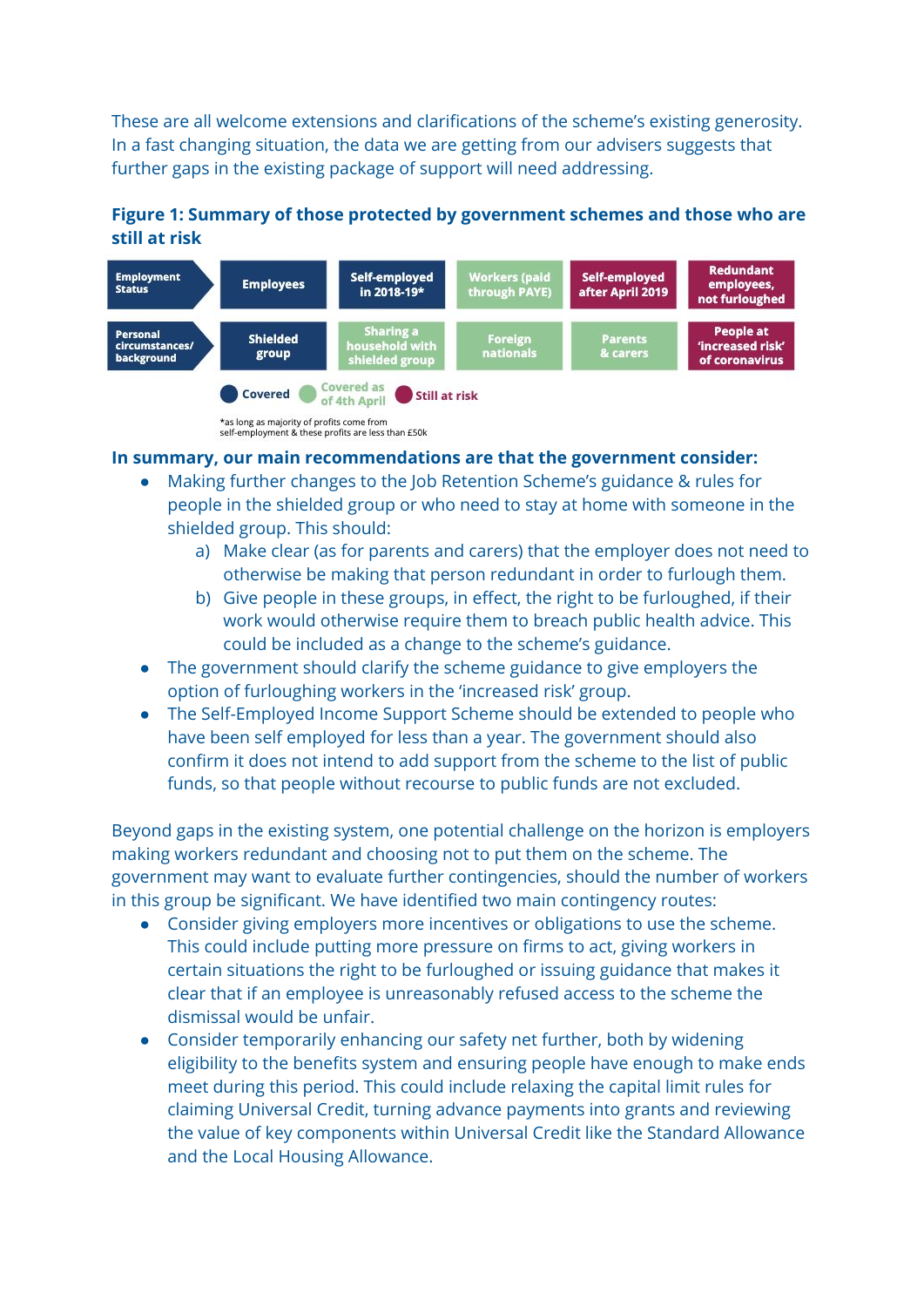## **Protecting people at greater risk of coronavirus**

This section sets out additional protections we think may be appropriate for employees who are in the shielded group, share a household with someone in the shielded group and people who are in the increased risk group.

The government has already made important changes by extending the Job Retention Scheme so that employers can furlough people sharing a household with people who are 'shielding' in line with public health guidance.<sup>1</sup> This allows employers to protect those employees who are in the group of 1.5 million people who are at very high risk of severe illness from coronavirus and have therefore been advised to stay at home at all times and avoid any face-to-face contact for at least 12 weeks.

This change will have positive consequences. We expect most employers will want to take action to protect this group. Before this change was made, we advised Mark, a driver whose child has a rare form of cancer which puts them in the 'shielded' group.

#### **Case study: Mark**

*Mark is a driver and lives with his partner and 4 children. They receive Disability Living Allowance for his 5-year-old daughter who has a rare type of cancer that mostly affects babies and young children.*

*Mark's daughter is classed as extremely vulnerable and must follow 'shielding' measures which involve staying at home at all times and avoiding any face-to-face contact for a period of at least 12 weeks.*

*As Mark can't work, his employer said they'll look into the Job Retention Scheme. Mark would be able to keep 80% of his wages and not put his daughter's health at risk by having to go into work. But 2 hours later, his employer told him that his employment was being terminated.*

While Mark's employer would not have been compelled to use the scheme, they may have felt able to with the new guidance. However, even now the guidance could be clearer - it specifies that the employer 'would otherwise have to make them redundant', which could deter some employers from using the scheme. We note this phrasing does not appear for parents or carers, and therefore could be dropped.

Further, people in the shielded group or who share a household with the shielded group likely need further immediate protection - nothing would require Mark's employer to offer to furlough him. This does not seem to be an isolated case in our data. In recent weeks our advisers have highlighted cases that include:

● A mother who lives with her son who has cystic fibrosis, who is worried that her workplace will require her to work

<sup>&</sup>lt;sup>1</sup> The scheme already included people in the shielded group; [Guidance:](https://www.gov.uk/guidance/claim-for-wage-costs-through-the-coronavirus-job-retention-scheme) Claim for your employee's wages through the [Coronavirus](https://www.gov.uk/guidance/claim-for-wage-costs-through-the-coronavirus-job-retention-scheme) Job Retention Scheme, HM Revenue & Customs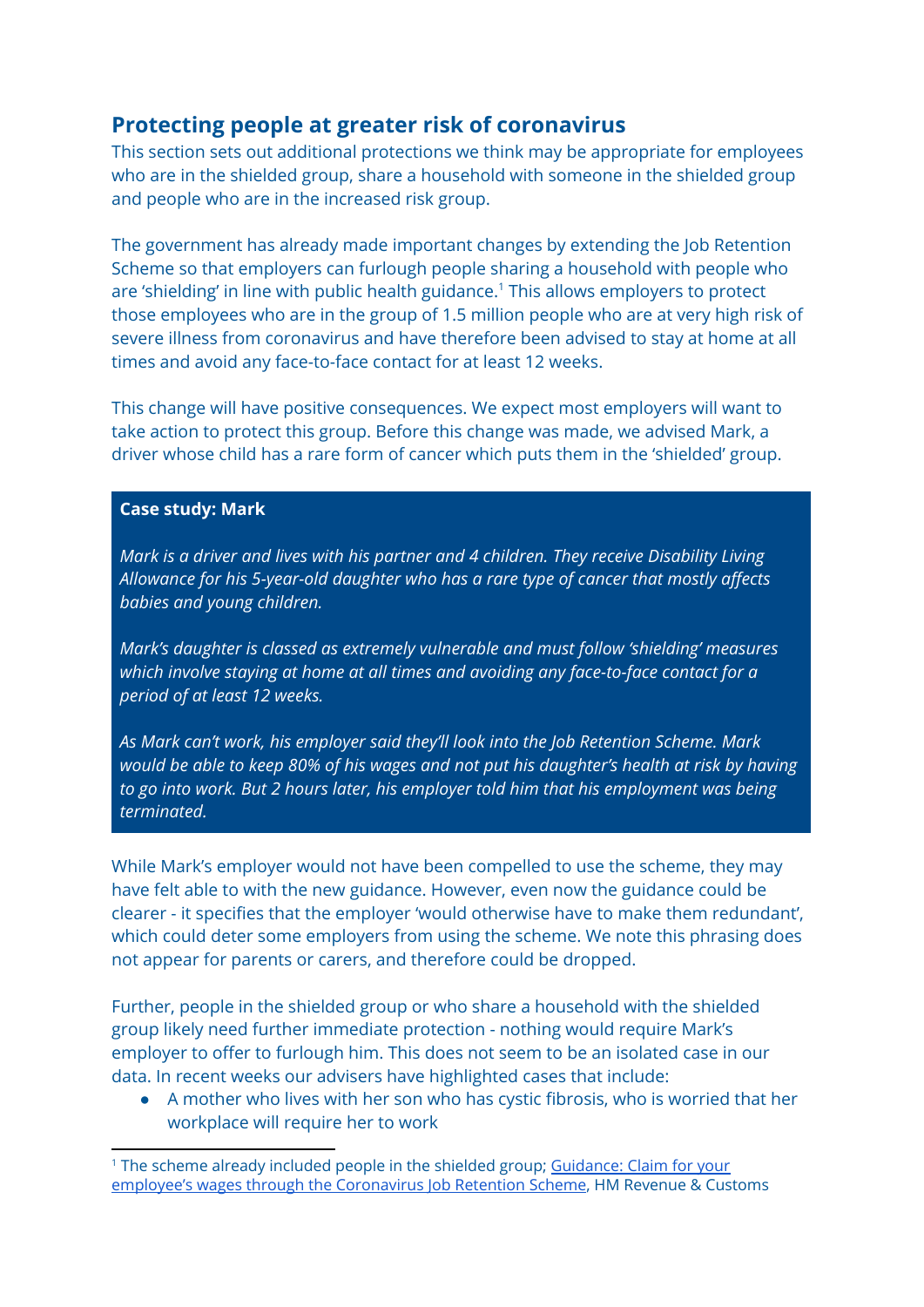- A nursing home worker with chronic obstructive pulmonary disease refused furlough and only offered SSP
- A scrapyard worker whose daughter has a terminal illness was threatened with dismissal if he doesn't return to work after a 2 week self-isolating period
- A worker with a heart condition being refused furlough as his employer wants him to continue working at his job maintaining fleet vehicles

**Recommendation:** People in the shielded group or who share a household with the shielded group should be given, in effect, a **right to be furloughed if their work would otherwise require them to breach public health advice.** While we expect most employers to act well towards these groups, given the firmness of public health advice to them, employers should be obliged to furlough them. This should be included in the Coronavirus Job Retention Scheme guidance.

We provide more detail on what a right to be furloughed could look like below.

However, public health advice also identifies a population who are at increased risk of severe illness as a consequence of coronavirus and are therefore advised to be 'particularly stringent in following social distancing', including people who are (for example) over 70 or have a chronic neurological condition. They are strongly advised to avoid non-essential use of public transport, work from home and avoid large and small gatherings in public spaces. 2

Increasingly, our advisors are reporting concerns from this group, who feel they have to put their health at risk by continuing to work. In recent weeks our advisers have highlighted cases that include:

- A caravan park worker with asthma and diabetes whose employer has refused to pay them as they've chosen to self-isolate.
- A carer with diabetes who is unable to practise social-distancing at work. Her employer has left her with two options - she must stay in work or take unpaid leave.
- An 8 months pregnant mental health worker who cannot work from home due to GDPR but has been denied furlough. She wants to comply with her employer but is anxious about jeopardising the health of her unborn child.

Our polling suggests that 19% of employees and eligible workers fall into this group. Given the diversity of work requirements and the possibility of putting social distancing policies in place in the workplace, we have not recommended giving these workers the right to be furloughed. But employers should have the option of furloughing these workers should their workers request it and they are in a position to do so.

<sup>&</sup>lt;sup>2</sup> Guidance on social [distancing](https://www.gov.uk/government/publications/covid-19-guidance-on-social-distancing-and-for-vulnerable-people/guidance-on-social-distancing-for-everyone-in-the-uk-and-protecting-older-people-and-vulnerable-adults) for everyone in the UK, Public Health England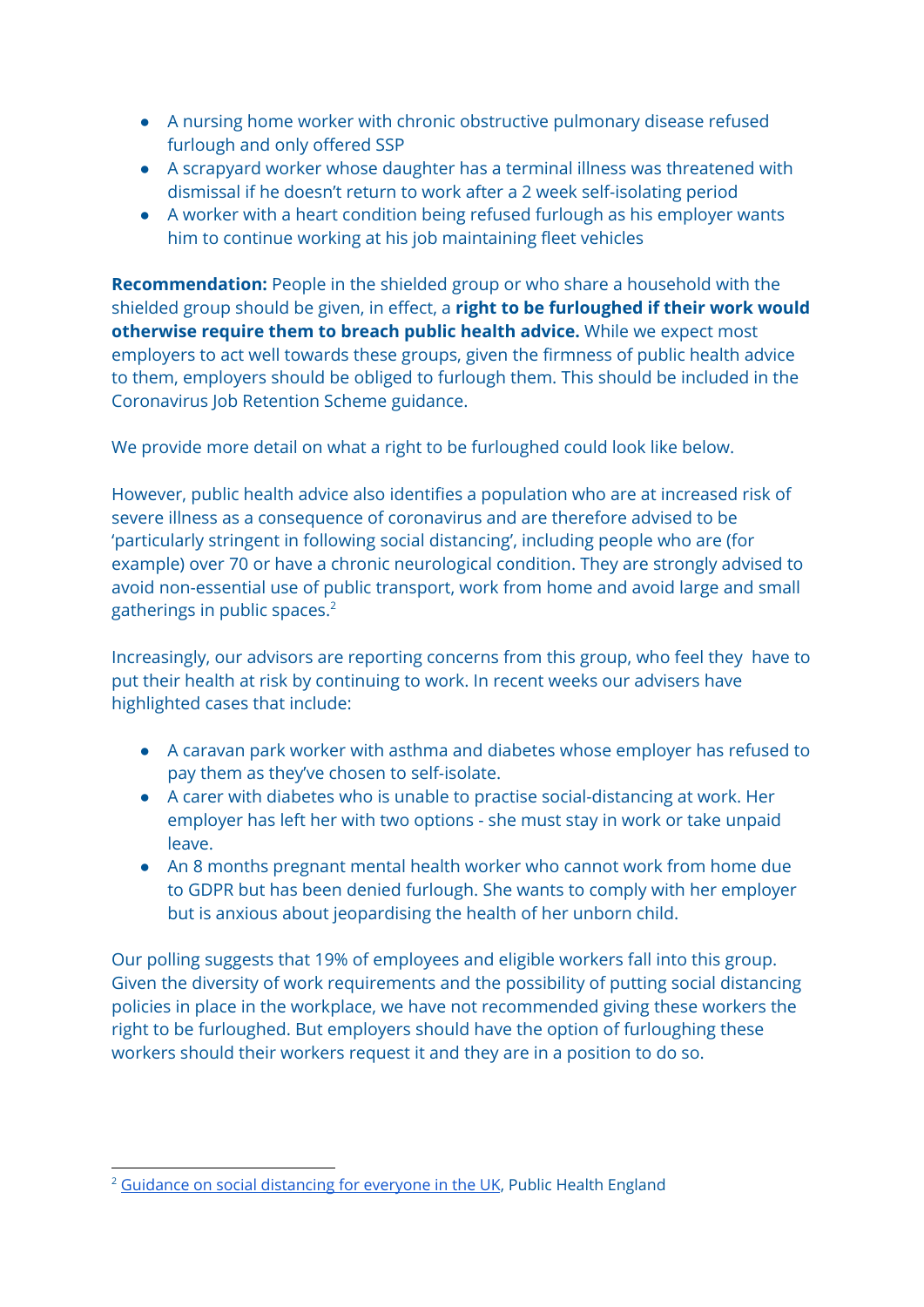**Recommendation:** To protect employees who are at increased risk, the government should clarify the scheme guidance to give employers the option of furloughing workers in this group.

### **Protection for the self-employed**

The Self-Employed Income Support Scheme currently excludes people who have not submitted a tax return for the tax year 2018-19. In practice, this will exclude both people who have historically been self-employed but were not in 2018-19, and people who recently became self-employed. We estimate that the number of people who have been self-employed for less than a year is sizable - over 400,000 people. $^3$ 

We understand the rationale for this exclusion, both from a fraud prevention and an administrative complexity perspective. It is obviously difficult to form a view, for example, on how people made a majority of their incomes from the tax year 2019-20 when the deadline for self assessment will not fall until January 2021.

These problems seem sufficient that it may be challenging to include this group of self employed people in the initial payment tranche. However, given self-employed people can submit their tax returns immediately after the end of the tax year, the scheme could consider allowing people who only became self-employed in the financial year to be eligible for backdated grants upon approved submission of their self assessment for the current tax year.

**Recommendation:** The Self-Employed Income Support Scheme should be extended to people who have been self employed for less than a year.

The inclusion of foreign nationals in the guidance on the Job Retention Scheme is welcome, indicating that people without recourse to public funds will be eligible. The government should confirm that it does not intend to add support from the Self-Employed Income Support Scheme to the list of public funds, to ensure this group have access to the support they need in this exceptional time.

## **A challenge on the horizon: helping people who have been made redundant**

The government has invested considerable effort in making the Job Retention Scheme attractive to employers, ensuring that they face minimal costs for using the scheme. In particular, a very sensible feature of the existing scheme is that workers who have already been made redundant can be re-engaged and furloughed on the Job Retention Scheme. The government has so far understandably refrained from placing additional requirements on businesses, in recognition that this is an economic crisis for workers and businesses alike.

However, we know from a record 950,000 Universal Credit claims between 16-31st March that it is likely many people have been made redundant already; though we hope

<sup>&</sup>lt;sup>3</sup> Citizens Advice analysis of Quarterly Labour Force Survey, October-December 2019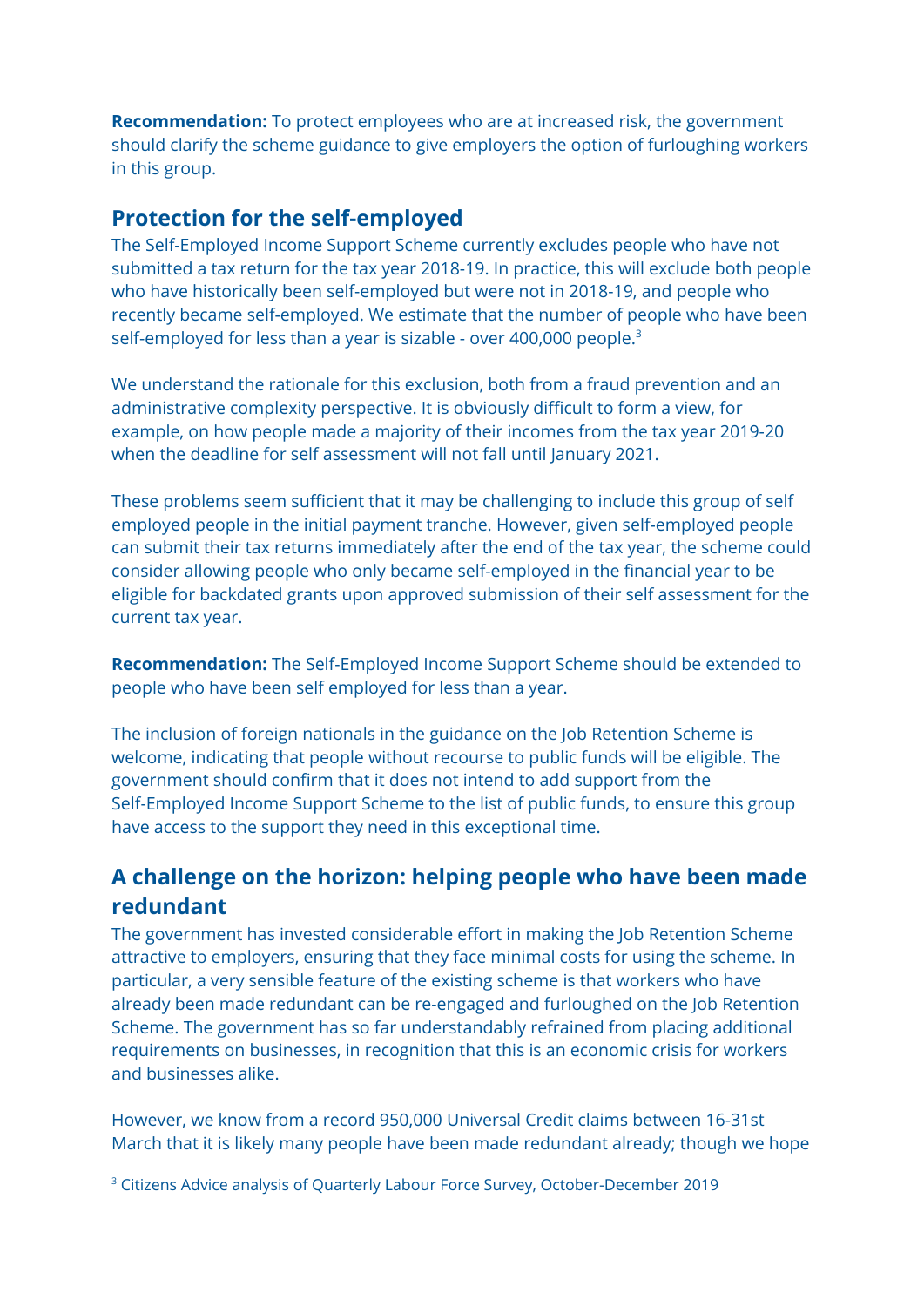that employers may reverse their redundancy decisions as they are reassured by guidance that they are eligible for the scheme and take action to re-engage and furlough employees now.

Our data also suggests a potentially troubling picture. Interest in our advice pages on redundancy has skyrocketed in March, with a 170% increase compared to a similar time last year. The advice we gave on redundancy more than doubled in March, compared with the previous year, a trend that is only accelerating so far in April.

In recent weeks our advisers have highlighted cases that include:

- A financial advisor of 2 years being made redundant because their employer doesn't believe they should be paid through the furlough scheme if they're not working.
- A person with mental health problems being laid off from work without redundancy pay. They weren't informed about the furlough scheme or offered any support.
- An IT worker given an ultimatum between a 50% pay cut or redundancy, with 24 hours to make their decision. Their employer refused to use the Job Retention Scheme, stating it was too uncertain when they'd receive money under it.

It isn't possible to judge whether this presents a serious risk to the scheme's success yet, particularly given the scheme is not yet operational. It may be as employers gain a better understanding of the scheme, these figures begin to reverse. And, we accept some economic damage - including to people's household finances - is likely to be unavoidable and permanent.

However, the government will need a contingency plan should the scheme not succeed on the scale needed in achieving its twin aims of ensuring people do not face significant income shocks and maintaining employment relations as they existed prior to the crisis, insofar as is possible.

We think two main contingency routes exist. Firstly, the government could increase the incentives or obligations for firms to use the scheme. Several options for this exist:

- Pressure from government, indicating that the government has made unprecedented support available to employers, both to sustain their businesses and to pay their wage bills, and further measures may be taken should employers not support their workers where necessary.
- Amending unfair dismissal law or creating guidance to make it clear that if an employer unreasonably refuses to access the scheme, the dismissal could be unfair.
- Giving workers who are at risk of redundancy the right to be furloughed in certain circumstances.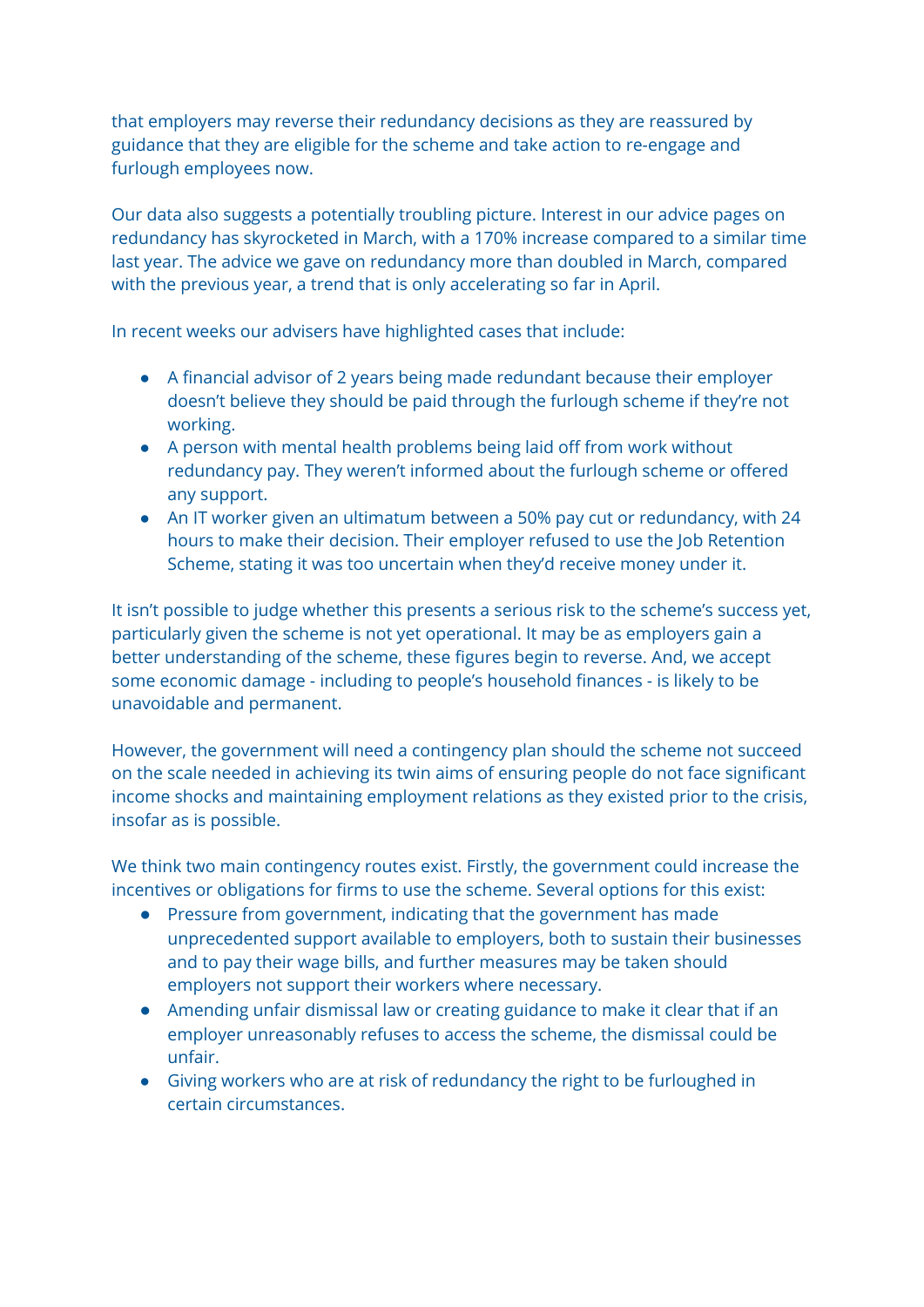These options will not be necessary should the Job Retention Scheme work as intended. However, we think there is merit in giving them thought now in case that eventuality occurs.

There are important questions about how a right to be furloughed might be designed, should it be needed. The overall aim of such a right would be to meet the aim of the retention scheme - to preserve existing economic relations and wage levels (at 80%), while the acute phase of this crisis persists. It would not curtail employers' ability to make these workers redundant once the acute phase has passed and the retention scheme is lifted.

In practice, this would require careful design to protect workers and avoid undue burden on businesses. This might include:

- Eligible workers would need to have had an employment contract with the employer after 28th February 2020 and apply only to workers in certain circumstances (e.g. in the shielded group) or who have been made or are being made redundant.
- This right would not apply when the employer is becoming insolvent due to non-wage costs.
- Thought would need to be given about whether employers or the state would bear responsibility for meeting the costs of ongoing contractual and statutory rights of continued employment, such as redundancy pay accrual. It would be important to ensure that existing workers' rights would not be curtailed. We would expect that employers would be able to claim back for appropriate costs associated with statutory rights when the schemes wound down.
- Employers would have the freedom to make employees redundant in line with normal redundancy rights after the Job Retention Scheme came to an end and the right to furloughing would be strictly time limited to the duration of the scheme.

This option could provide temporary relief for workers made redundant or who are in particular circumstances that require furloughing. Such a step would obviously require careful mitigation and implementation to ensure it did not create unreasonable additional costs and liabilities for employers who are already facing challenging circumstances.

Alternatively, the government could provide further enhancements to the social safety net. Increasing the standard allowance in Universal Credit by £1,000 a year from April as well as increasing the Local Housing Allowance (LHA) to the 30th percentile of local market rents, will both go some way to reducing the income shock newly redundant workers could face - however, our estimates suggest this will not go far enough.

Our polling shows that nearly 4 out of 10 (38%) people have lost income because of this crisis, with nearly 1 in 10 (8%) losing 80% or more. Analysis of our debt advice data,